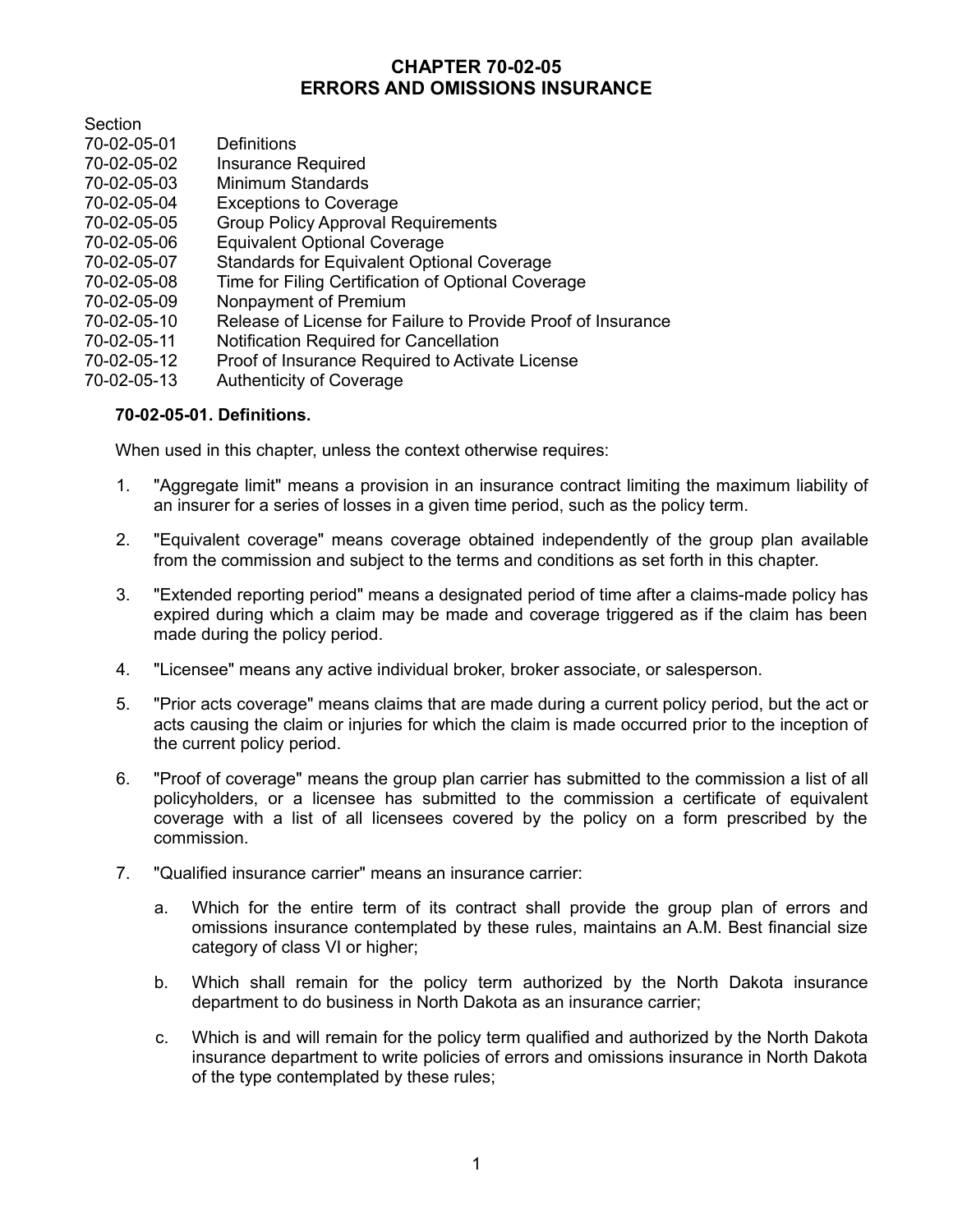- d. Which, after competitive bidding, has been notified by the commission that it is the successful bidder for the group plan to provide the errors and omissions insurance contemplated by these rules; and
- e. Which has entered into a contract to provide said group errors and omissions plan in conformity with said contract, these rules, and the North Dakota license law.

The insurance carrier will collect premiums, maintain records, and report names of those insured and a record of claims to the commission on a timely basis and at no cost to the state.

- 8. "Retroactive date" means the date when the first real estate errors and omissions coverage was effective insuring the named insured on a claims-made basis and since which time the insured has been continuously insured.
- 9. "Single-limit liability" means the maximum limit payable, per licensee, for damages arising out of the same error, omission, or wrongful act.

**History:** Effective February 1, 2002; amended effective July 1, 2022. **General Authority:** NDCC 28-32-02, 43-23-19 **Law Implemented:** NDCC 43-23-19

## **70-02-05-02. Insurance required.**

An applicant for issuance of a license on active status, a licensee renewing a license, or an inactive licensee activating a license must submit proof of insurance coverage through the group plan or through certification of equivalent coverage.

**History:** Effective February 1, 2002. **General Authority:** NDCC 43-23-19 **Law Implemented:** NDCC 43-23-19

## **70-02-05-03. Minimum standards.**

The group policy obtained by the commission shall provide to each individual licensee, at a minimum, the following terms of coverage:

- 1. Not less than one hundred thousand dollars single-limit liability coverage for each licensee per occurrence or claim made, not including costs for investigation or defense;
- 2. An annual aggregate limit of not less than five hundred thousand dollars per licensee;
- 3. A deductible amount for each occurrence of not more than one thousand dollars for single-limit liability coverage and one thousand dollars maximum additional deductible for defense and investigation;
- 4. An extended reporting provision of ninety days and an option to purchase an additional three years extended reporting provision for a premium not to exceed two hundred percent of the premium charged for the last year of the terminating coverage;
- 5. Coverage under this section for covered acts in any state, United States territory, or Canada in which a covered individual, domiciled in North Dakota, holds a license;
- 6. Stacking of benefits;
- 7. Proration of premiums for coverage that is purchased during the course of a calendar year but with no provision for refunds of unearned premiums;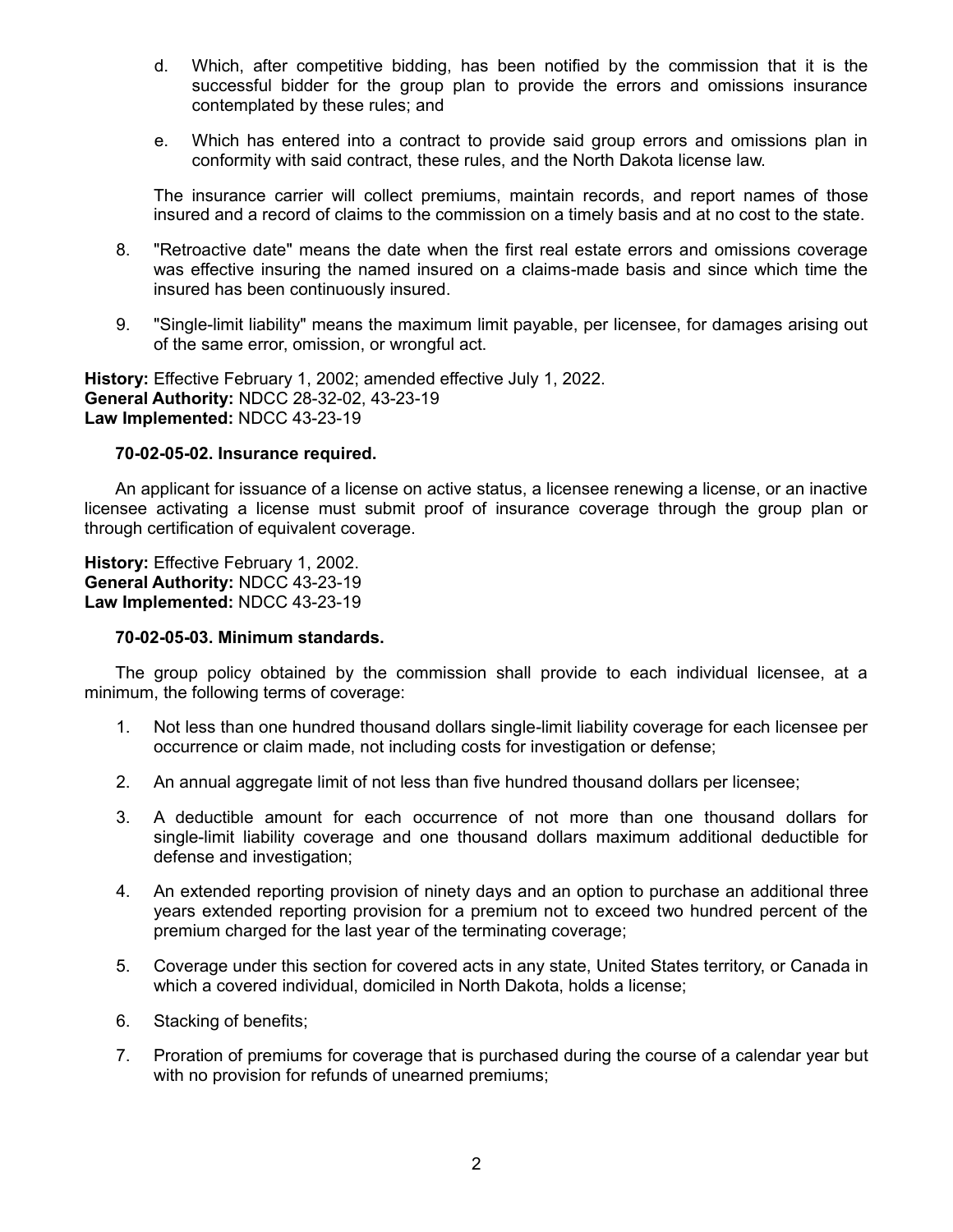- 8. The ability of a licensee, upon payment of an additional premium, to obtain higher or excess coverage or to purchase additional coverages from the group carrier as may be determined by the carrier;
- 9. That coverage is individual and license-specific and will cover the licensee regardless of changes in employing broker; and
- 10. Prior acts coverage shall be offered to licensees with continuous past coverage.

**History:** Effective February 1, 2002. **General Authority:** NDCC 43-23-19 **Law Implemented:** NDCC 43-23-19

## **70-02-05-04. Exceptions to coverage.**

Except as provided in this section, coverage may not exclude claims brought against the insured licensee arising out of an act or failure to act by the licensee when performing a professional service for which a real estate license is required. Coverage may limit or exclude claims brought against a licensee which arise as follows:

- 1. Out of claims or suits made or brought by any insured person against any other insured person within the same firm or from compensation disputes between licensees;
- 2. Out of loss assumed under contract or agreement, except for liability the insured would have had in the absence of such agreements;
- 3. From any criminal, dishonest, actual fraud, or willful act or omission. This exclusion does not apply to any insured person who did not personally participate in committing such an act or omission and who, upon having knowledge of the act or omission, reported it;
- 4. From unlawful discrimination committed by or for the insured person;
- 5. From fines or penalties imposed by law;
- 6. From failure to maintain any type or amount of insurance for managed property;
- 7. From bodily injury, personal injury, advertising injury, or property damage;
- 8. From related business activities for which a license is not required under this chapter;
- 9. From involvement in any real estate investment contract or syndication as a partner, joint venturer, or underwriter;
- 10. From hazardous materials, nuclear materials, or pollutants;
- 11. From prior wrongful acts;
- 12. From management or sale of property in which the insured or spouse has more than a ten percent financial or ownership interest. This exclusion does not apply for one year from the date a property is acquired under a guaranteed sale listing contract if the property is listed for sale during that entire period;
- 13. From any violation of the Securities Act of 1933, as amended through July 1, 1993, or the Securities Exchange Act of 1934, as amended through July 1, 1993, or any state blue sky or securities law or similar state or federal statutes; or
- 14. Other standard exclusions that are typical in the professional liability insurance industry may be permitted, subject to the approval of the North Dakota real estate commission.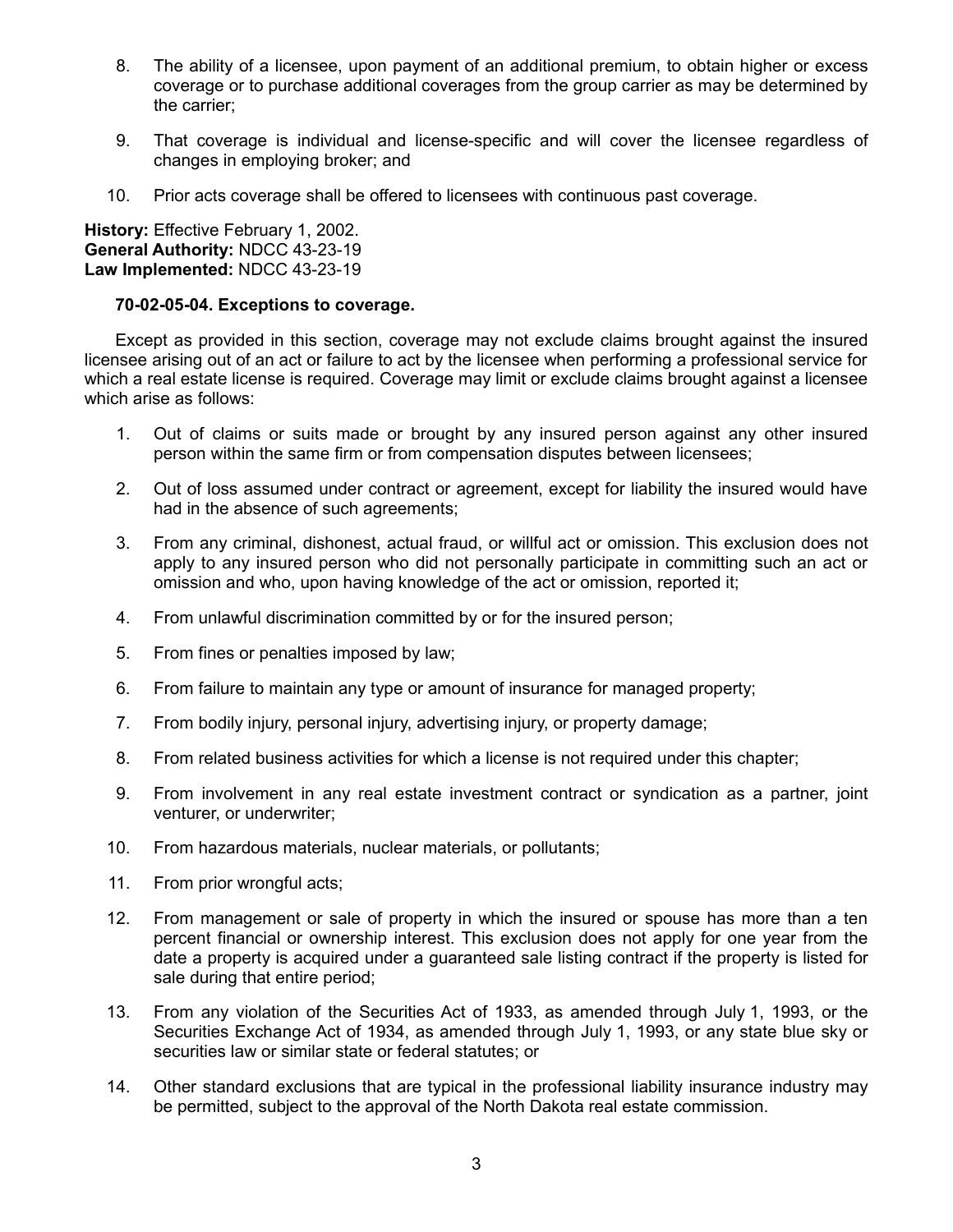### **70-02-05-05. Group policy approval requirements.**

Any group policy to be issued must conform to the standards and practices of the insurance industry and be approved by the North Dakota insurance department.

**History:** Effective February 1, 2002. **General Authority:** NDCC 43-23-19 **Law Implemented:** NDCC 43-23-19

#### **70-02-05-06. Equivalent coverage.**

An active licensee who chooses the option of obtaining errors and omissions insurance independently from a carrier other than the group carrier under contract with the commission must show evidence of coverage by providing certification of coverage on a form prescribed by the commission. The form must show proof that the licensee has coverage in compliance with the minimum standards established by section 70-02-05-07. The form must be signed by an authorized representative of the insurance company and must contain a cancellation notification clause as required by section 70-02-05-09.

**History:** Effective February 1, 2002. **General Authority:** NDCC 43-23-19 **Law Implemented:** NDCC 43-23-19

#### **70-02-05-07. Standards for equivalent coverage.**

A carrier issuing insurance coverage pursuant to North Dakota Century Code section 43-23-22 must be an admitted carrier in North Dakota or an approved surplus lines carrier in the state in which the licensee being certified resides. All activities contemplated under North Dakota Century Code sections 43-23-19 through 43-23-23 must be covered.

The insurance must provide a minimum, not less than one hundred thousand dollars single-limit liability coverage for each licensee for each occurrence or claim made, not including the cost of investigation or defense, and an annual aggregate of five hundred thousand dollars for each licensee, not including the cost of investigation and defense. A designated broker may comply with this requirement by certifying coverages of a minimum of five hundred thousand dollars/one million dollars, if all licensees associated with the broker are covered.

A person who resides in and is licensed in a state that has a mandated program of errors and omissions insurance and who is also licensed in North Dakota meets the requirements for errors and omissions insurance in North Dakota upon providing proof that the person meets the requirements of the person's state of residence.

**History:** Effective February 1, 2002; amended effective July 1, 2022. **General Authority:** NDCC 28-32-02, 43-23-19 **Law Implemented:** NDCC 43-23-19

#### **70-02-05-08. Time for filing certification of equivalent coverage.**

Certification of equivalent coverage must be filed with the commission by five p.m. on the date of expiration of coverage. If the certification is not filed on time, the commission shall place the license on inactive status on that date.

**History:** Effective February 1, 2002.